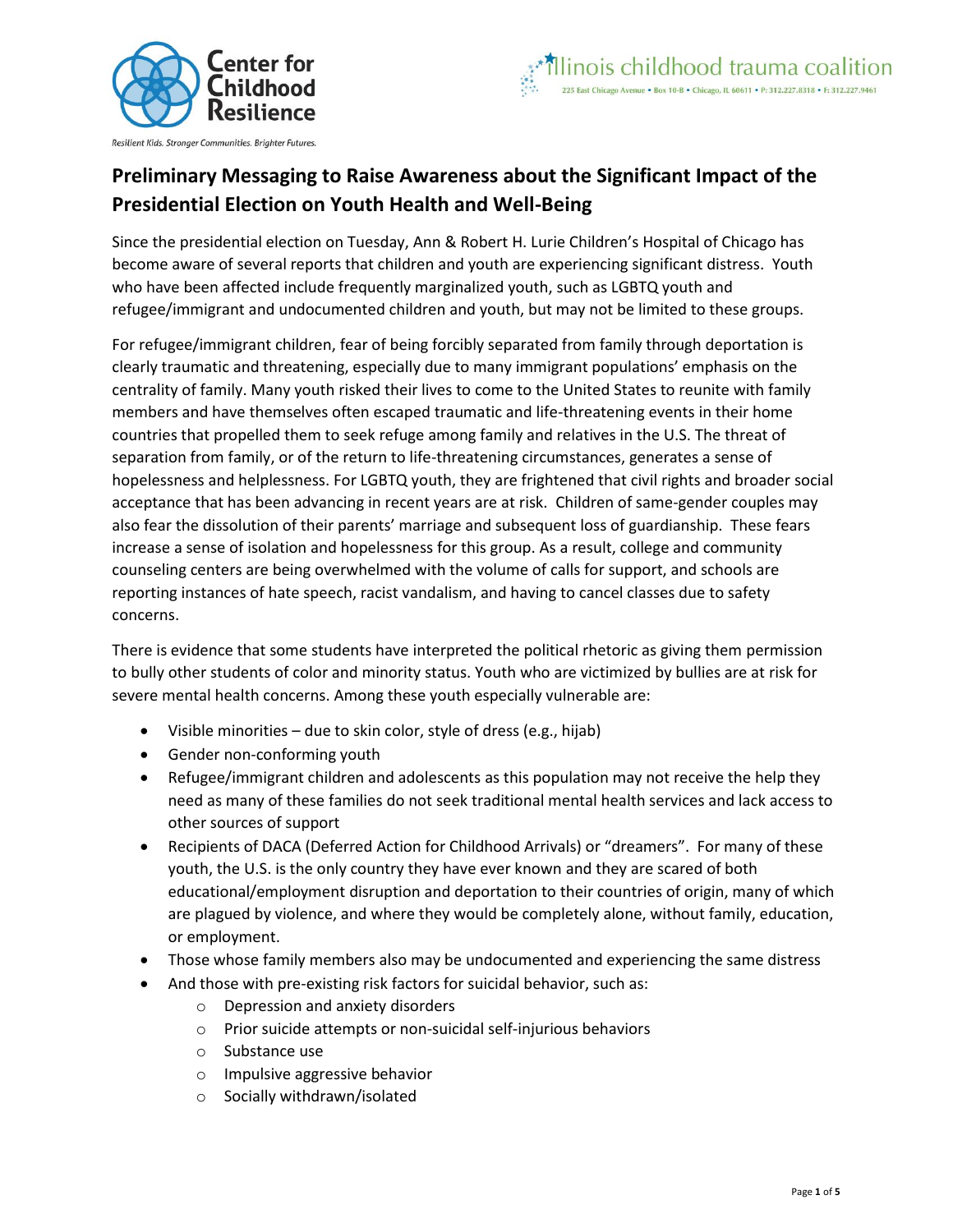#### **IMPORTANT STEPS ADULTS CAN TAKE TO SUPPORT YOUTH**

**1. Model positive coping and stay calm.** Communicate with your words and your behavior that you will keep them safe.

### **2. Ensure and promote safety.**

- $\circ$  Many of the racist and hateful things people say or do are not only wrong, but also against the law. Reach out to authorities and leaders who can help hold individuals accountable for promoting hatred.
- $\circ$  Help youth identify safe spaces and safe adults who can speak up on their behalf.

#### **3. Connect with social support and decrease sense of isolation**

- o Universities and schools can offer circles of support, and other safe spaces for students to express concerns and seek support.
- $\circ$  Connect with faith communities, a source of support for many refugee/immigrant communities.
- **4. Raise awareness of organized support for refugee/immigrant/LGBTQ rights**. Just knowing that there are organizations who will safeguard their rights can be reassuring to youth. Increasing their sense of control and influence over their environment and their future promotes hope. By donating to or volunteering with these organizations, adults and youth both increase social support and sense of control over their situation.
	- $\circ$  It's important not to challenge or dismiss a young person's fears that prejudice will harm them. However, reassure them that there are people and organizations who will help.
	- o Affirm LGBTQ identities by actively showing support for LGBTQ youths' orientation, gender identity or gender expression. Support can include helping the young person attend LGBTQ youth groups, advising or attending the LGBTQ student groups at your school if you are an educator, or including a young person's LGBTQ friends in family events if you are parent or family member.

#### **5. Promote healthy coping.** Good ways for youth to cope include:

- o Keeping family and school routines
- o Relaxation practice
- o Talking and spending time with family, friends, or faith communities
- o Distraction
- o Using humor
- o Scheduling pleasant activities
- o Exercising
- o Writing in a journal
- o Being creative or artistic
- o Avoiding substance use and isolation
- $\circ$  Limiting media use to avoid repetitive images and messages that remind them of bad events.

#### **6. Familiarize yourself with signs of distress and signs of potential suicidality**:

- o Withdrawing from family and friends
- o Dramatic mood change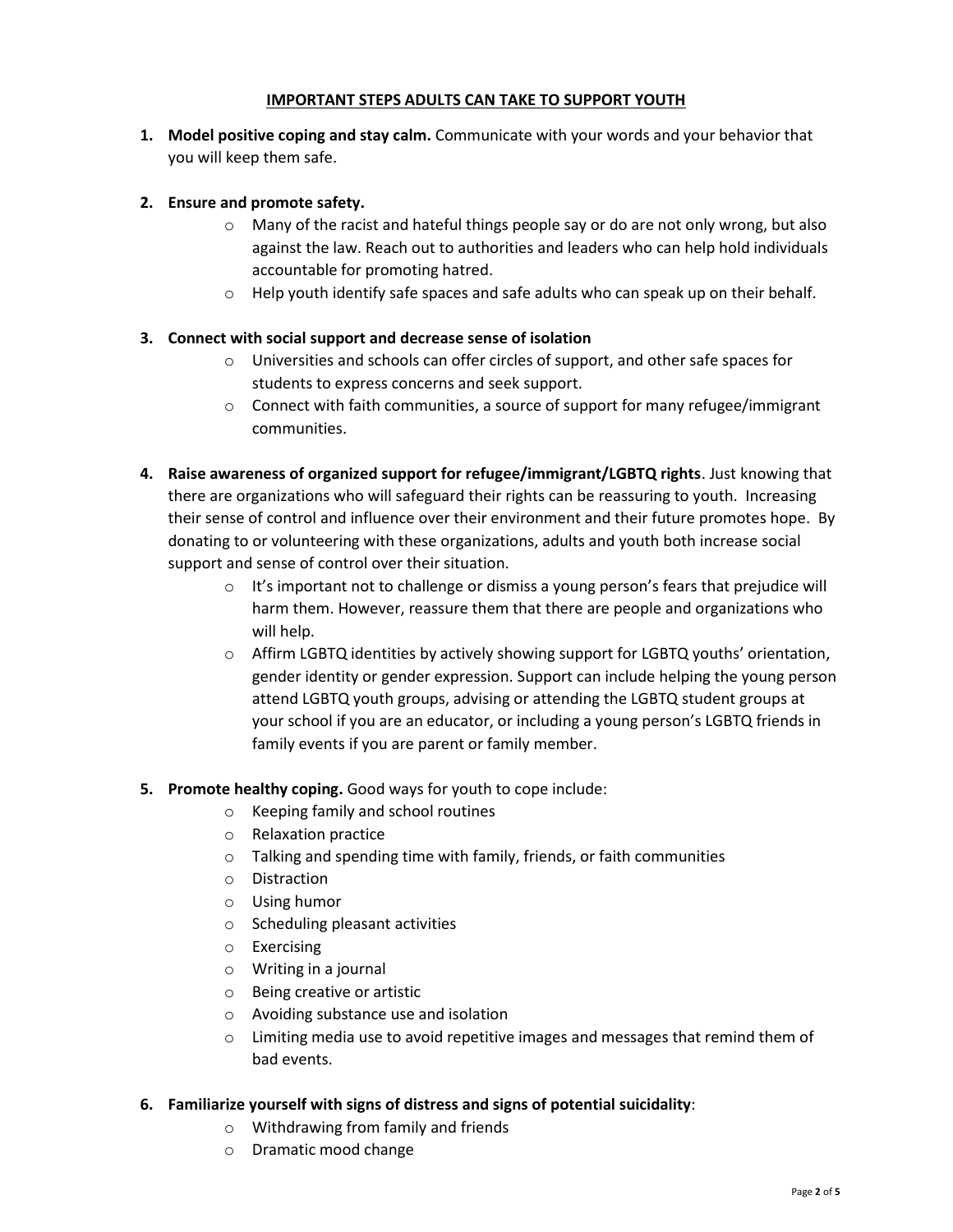- o Threatening to kill him/herself
- o Talking, thinking, or writing about death or suicide
- o Feeling hopeless or helpless
- o Unusually reckless behaviors
- o Giving away prized possessions
- o Exposure to others' suicidal behavior
- **7. Link with available services** (See below)

#### **KEY WAYS ADULTS SHOULD COMFORT CHILDREN**

#### **1. Remind children that 'Adults around you will protect you**.'

- o Kids are scared by adult reactions, like strong emotions, violence, or talking about moving to other countries. This makes kids think that adults in their life are not in control and cannot keep them safe.
- $\circ$  It is important for parents to model taking care of themselves and good coping skills.

#### **2. Remind children we have a government system of checks and balances.**

- o There are democratic processes in local, state, and federal governments.
- o Lawmakers can use democratic processes to prevent individuals from making decisions alone.

#### **3. Remind them there is still hope, and people will fight for them.**

- o The United States is a country of immigrants.
- o Our country is founded on the principles of freedom of religion.
- o Human and civil rights organizations will fight for individuals' rights and to prevent unlawful decisions.
- o We accept different opinions in a democracy, and individuals should stand up for what they believe is right.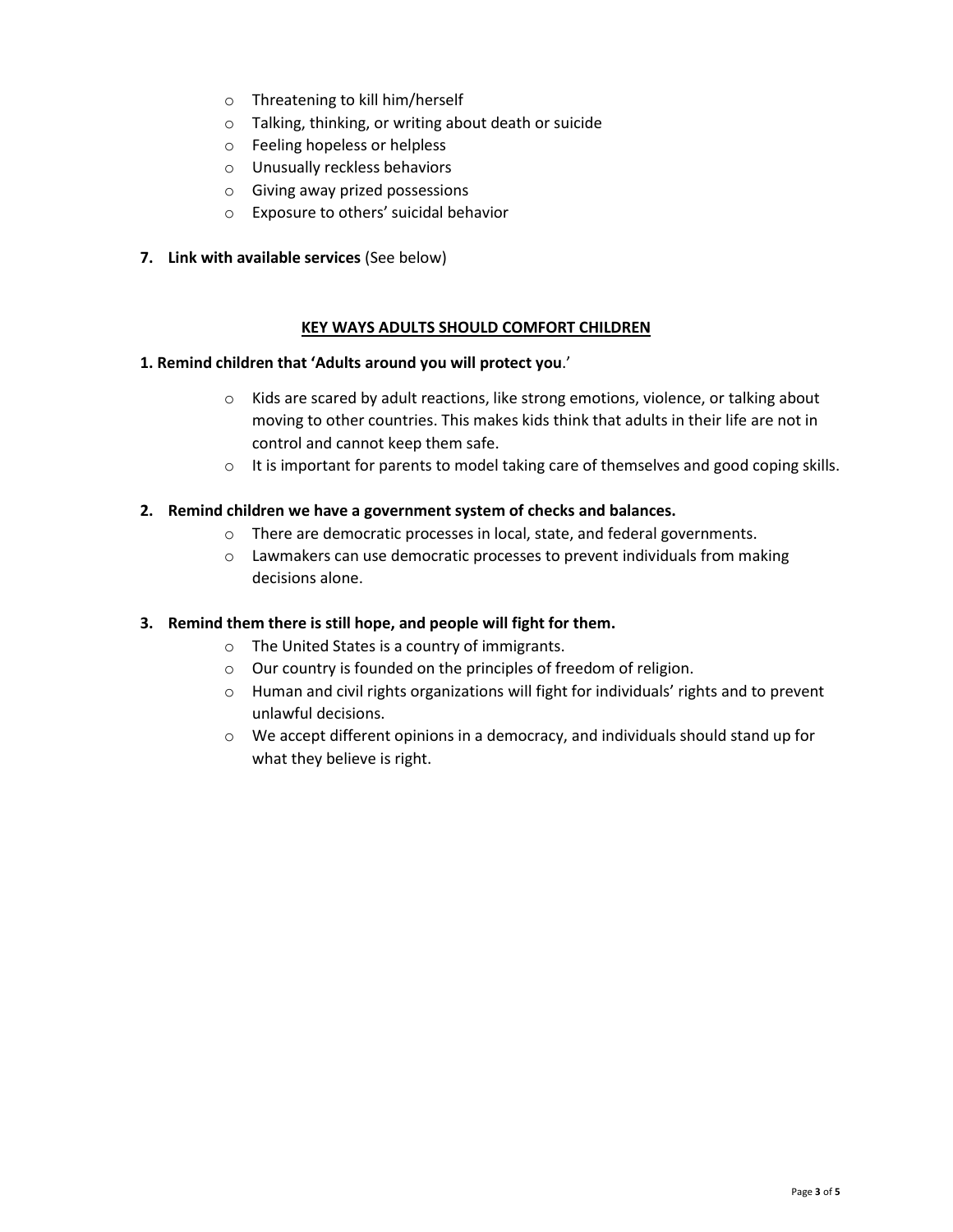## **Resources**

## **Support for Youth**

- Crisis Text Line [http://www.crisistextline.org](http://www.crisistextline.org/)
- National Suicide Prevention Lifeline: 1-800-273-TALK (8255)
- The Trevor Project [http://www.thetrevorproject.org](http://www.thetrevorproject.org/)
- To Write With Love On Their Arms [https://twloha.com](https://twloha.com/)
- Center on Halsted [http://centeronhalsted.org](http://centeronhalsted.org/)

#### **Support for Family/Parents/Caregivers**

- Look Through Their Eyes [www.lookthroughtheireyes.org](file:///C:/Users/rfordpaz/AppData/Local/Microsoft/Windows/Temporary%20Internet%20Files/Content.Outlook/TDBWQJUU/www.lookthroughtheireyes.org)
- Child Mind Institute http://childmind.org/article/youre-worried-suicide
- Parents.com http://www.parents.com/toddlers-preschoolers/everything-kids/tips-for-talking-about-theoutcome-of-the-election-with-kids
- Today Show Segment: <http://www.today.com/parents/how-talk-your-kids-about-election-results-t104827>
- Huffington Post: What do we tell the children? http://www.huffingtonpost.com/entry/what-should-we-tell-thechildren\_us\_5822aa90e4b0334571e0a30b

## **Support for Professionals working with Youth**

- Teaching Tolerance (resources for teachers) http://www.tolerance.org/election2016
- Human Rights Campaign (help for LGBTQ youth) http://www.hrc.org/blog/after-election-lgbtq-youth-are-panicked-heres-what-we-can-do-tohelp-them
- Youth Suicide Prevention Program (information on youth suicide) [http://yspp.org/about\\_suicide/statistics.htm](http://yspp.org/about_suicide/statistics.htm)
- Illinois Safe Schools (resources for creating gender inclusive schools) [http://illinoissafeschools.org](http://illinoissafeschools.org/)

## **Human and Civil Rights Organizations**

## **NATIONAL**

- Immigrant Coalition of Immigrant and Refugee Rights http://www.icirr.org/
- American Civil Liberties Union: works to defend individual rights and liberties guaranteed by the Constitution
	- https://www.aclu.org/action
- Anti-defamation League: fights against anti-Semitism and bigotry as one of the largest civil rights organizations in the country http://www.adl.org/combating-hate/